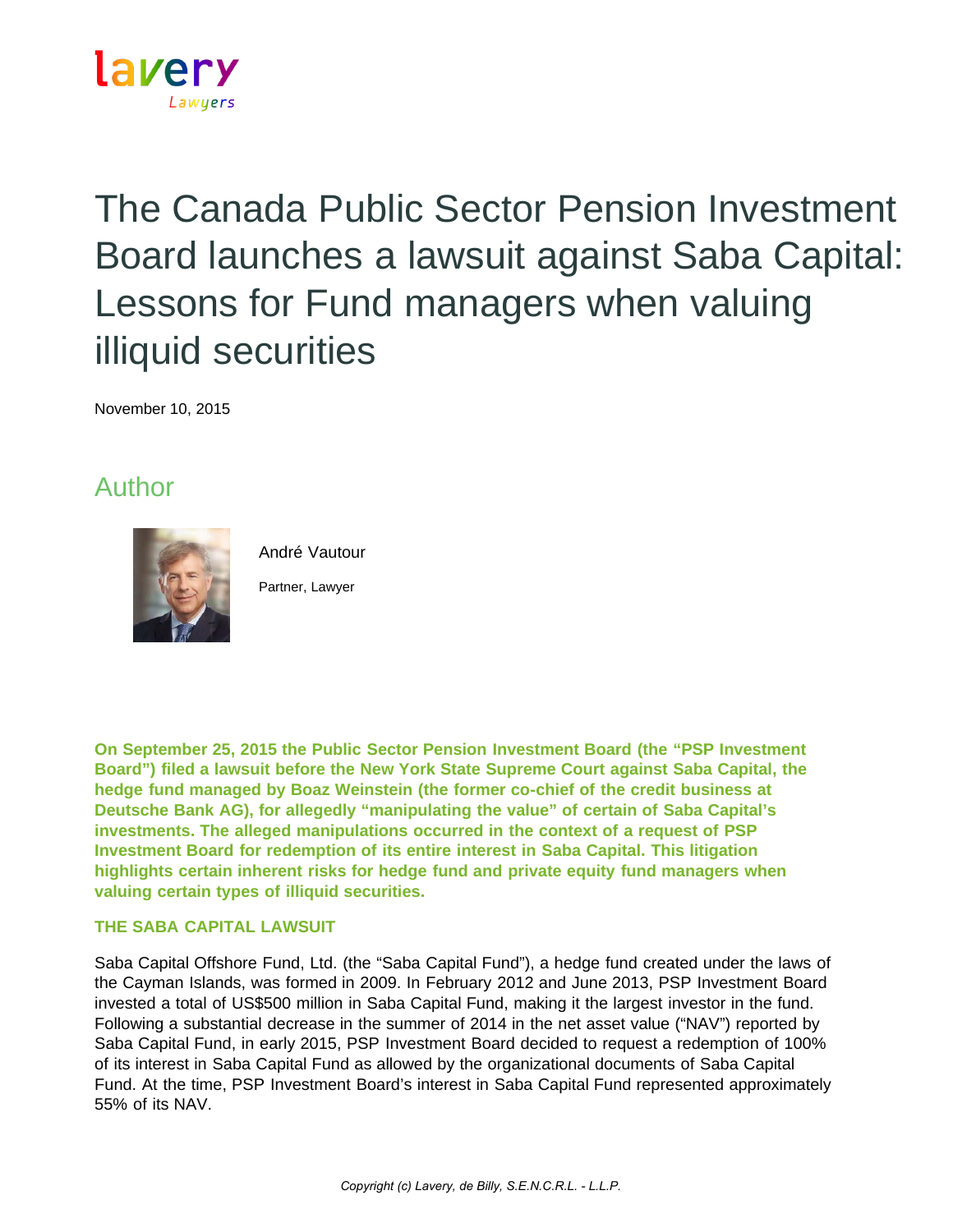In its complaint, PSP Investment Board alleges that in calculating the redemption price of PSP Investment Board's interest in Saba Capital Fund, Saba Capital Management, L.P. ("Saba Capital Management") marked-down inappropriately the value of fixed income securities issued by The McClatchy Company (NYSE:MNI) held by the Saba Capital Fund (the "MNI Bonds"). This markdown had the effect of reducing the NAV of the fund as at March 31, 2015, resulting in a lower redemption price for PSP Investment Board's Class A shares. According to PSP Investment Board's complaint, the valuation method used by Saba Capital Management for the March 31, 2015 valuation differed substantially from the methods previously used. Further, according to PSP Investment Board less than one month later, Saba Capital reverted back to its previous valuation method, marking-up the value of the same MNI Bonds from their March 31, 2015 valuation. PSP Investment Board also alleges that Saba Capital Management made these abrupt changes in its valuation methods in order to artificially materially depress the value of the MNI Bonds in the calculation of the redemption price of PSP Investment Board's interest in Saba Capital Fund.

The MNI Bonds are illiquid securities. They are neither listed on a national securities exchange nor quoted on the NASDAQ, but are, however, traded over the counter (pink sheets). The lack of a liquid market for a particular type of security makes its valuation very difficult. In this situation, funds will typically rely on prices made readily available by external pricing sources, such as independent pricing services and dealer quotations from market makers or financial institutions regularly engaged in the practice of trading or pricing that security. In its proceedings before the New York State Supreme Court, PSP Investment Board states that in order to value the MNI Bonds, Saba Capital Management had always relied on the pricing provided by these external pricing sources. However, a different method was used in connection with the redemption of the Class A shares of PSP Investment Board.

In this latter case, it rather initiated a bids-wanted-in-competition ("BWIC") process, whereby the MNI Bonds held by Saba Capital Fund were listed with various securities dealers who, in turn, were allowed to makes various bids on them. This process led to depressed bids reflecting a significant liquidity discount from the values previously arrived at under the valuation methods previously used by Saba Capital Fund. The bids obtained by Saba Capital Management were used to value its MNI Bonds, although Saba Capital Fund did not accept any of these bids. As a result, according to PSP Investment Board, the MNI Bonds that were previously valued to 60 cents on the dollar at the end of the 1<sup>st</sup> quarter of 2015 were valued at 31 cents on the dollar as of March 31, 2015. As a result, the NAV of PSP Investment Board's Class A shares was reduced (the amount of the reduction is not disclosed in the proceedings) and so was the redemption price paid to it.

PSP Investment Board seeks compensatory damages from defendants for an amount to be determined at trial.

#### **LESSONS FOR PRIVATE HEDGE FUNDS AND PRIVATE EQUITY FUNDS MANAGERS TARGETING CONSISTENCY IN THE VALUATION METHODS PRIOR TO REDEMPTIONS**

Hedge funds' organizational documents will generally require the manager to perform periodic, usually monthly or, in certain instances, quarterly, valuations of the fund's assets and liabilities. Managers of open-ended private equity funds will usually also be required to produce quarterly valuations of their fund's assets and liabilities.

A fund's manager's compensation will typically be structured so as to foster an alignment of the manager's interest with the interest of all other investors through the carried interest or performance fee it is entitled to receive. However, in the context of a contemplated redemption of interests in the fund, the interest of the manager and the redeeming partner may significantly differ in that while the redeeming partner's interest is to maximize its short-term redemption price, the manager's interest will be to maximize its long-term carried interest or performance fee. The required valuation of the fund's assets and liabilities to determine the price payable to the redeeming partner will have a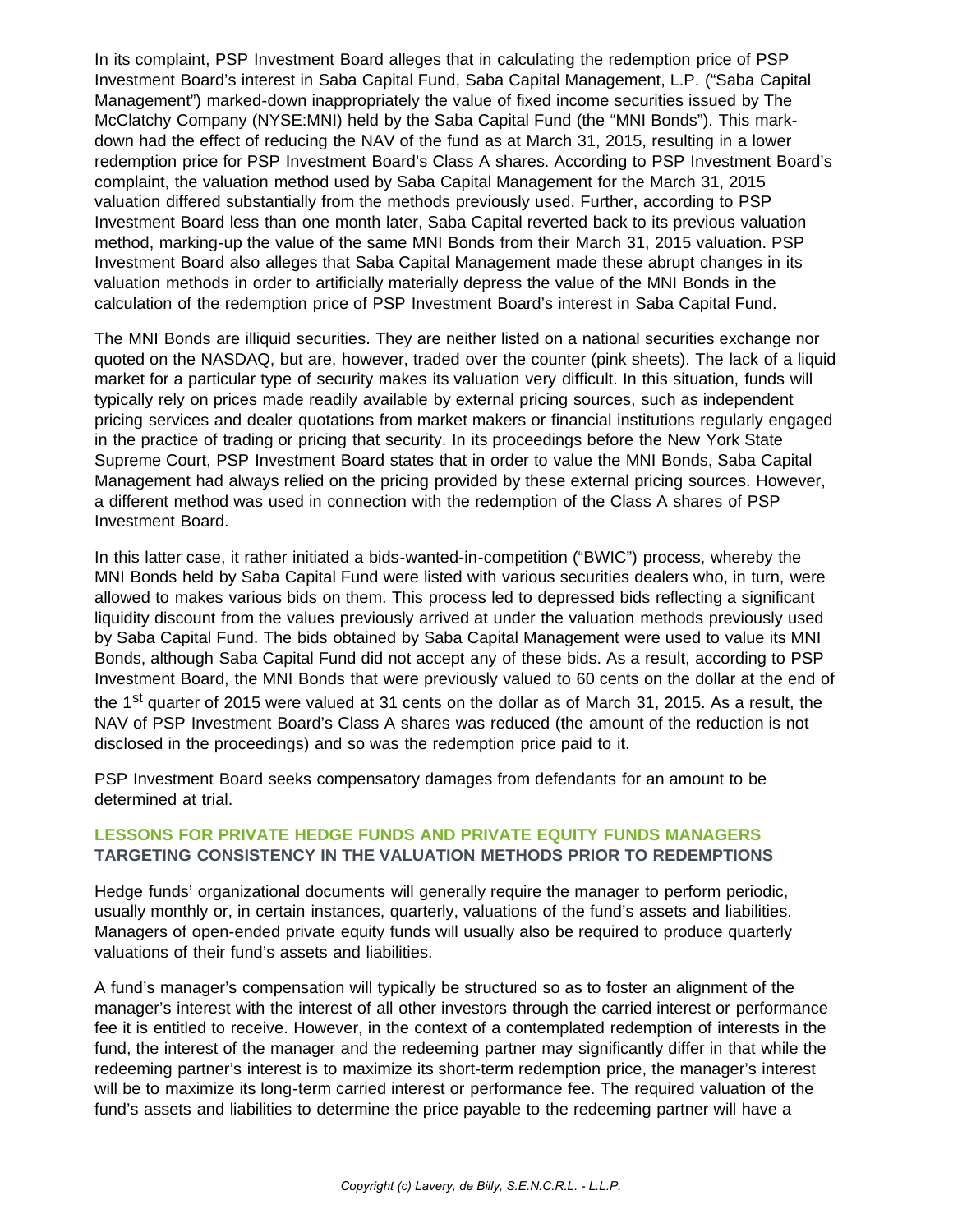direct impact on the proceeds received by the redeeming partner, as was the case with PSP Investment Board. This conflict and, consequently, the risk of ensuing litigation is exacerbated by the fact that the valuation of the fund's assets and liabilities is carried out as a going concern, without the fund being actually liquidated.

For this reason, fund managers should try to avoid, as much as possible, using a method of valuation for the purpose of determining the price to be paid to the redeeming investors that is different from the method ordinarily used in the past. It will be difficult for a redeeming investor to assert that the manager has been manipulating the valuation of the fund's assets for the purpose of reducing the redemption price of its interest if the valuation method used by the manager has been used consistently and reported periodically to the investors without any issue.

A liquidity shock caused by the sudden request for redemption of an important investor or other particular circumstances (such as the acquisition of newly-created instruments) may, however, prevent the manager, in order for it to be fair and equitable to all investors, to continue using the valuation methods employed in the past. In cases where conditions supporting previous valuations have changed, the manager should engage with investors to ensure consensus on the fairest valuation method in the new circumstances. This may however not be possible or even desirable after receipt of a redemption request as the immediate pecuniary interest of the redeeming investors may make a consensus impossible to achieve.

#### **ADOPTING A SEPARATE VALUATION POLICY**

The valuation methods intended to be followed by the manager of an hedge fund or private equity fund will typically be described in organizational documents and the offering or private placement memoranda of such hedge fund or private equity fund. However, they will generally be limited to a high level overview of how the manager intends to actually proceed to value the fund's assets and liabilities.

While this level of flexibility is welcomed by managers to prevent having to amend organizational or offering documents frequently (which can involve significant costs), it can lead to conflicts such as the one between PSP Investment Board and Saba Capital Management, especially if the procedure followed by the manager varies over time with respect to a certain type of assets.

Having a formal valuation policy in place (separate from the organizational and offering documents so that it can be amended without requiring significant costs for the fund and the investors) providing for a more detailed description of the valuation procedures followed by the manager would therefore be a best practice for hedge fund and open-ended private equity fund managers. This valuation policy should remain available for review by existing and potential investors. The disclosure on valuation contained in the offering documents should cross-reference the policy to ensure that all investors are aware of its existence. It should further specify that a copy can be obtained upon request. The manager should also review the valuation policy periodically to ensure that it still adequately reflects the process currently followed by the manager.

The valuation policy should describe in details the valuation methods that the manager will use for each type of instrument or securities. The policy should also state the external pricing sources intended to be used by the manager, if any, the hierarchy between these pricing sources and, if possible, the accepted tolerance levels for any discrepancies between different pricing sources. It should further clarify how exceptions, if any, will be managed.

Moreover, if the manager intends to use certain unusual types of valuation practices, they should be specifically provided in the organizational documents. For example, in order to prevent potential lawsuits from the fund's investors, if the manager intends to "side-pocket" certain illiquid or hard to value securities, it should be allowed do so only if its use is specifically authorized by the fund's organizational documents. A simple reference to "side-pocketing" in the valuation policy may not